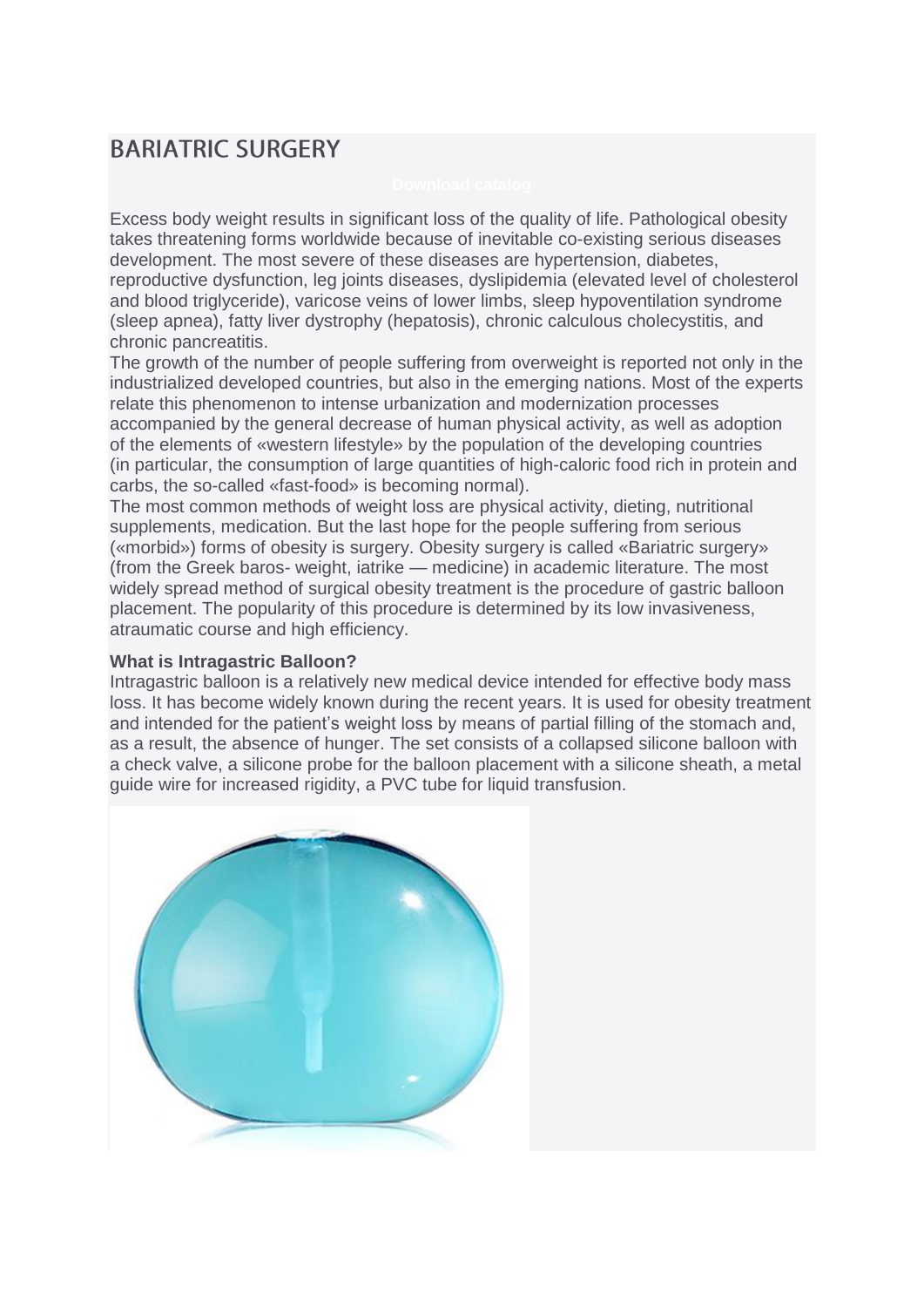#### **How does it work?**

Intragastric balloon is a spherical shell made of durable silicone with a check-valve attached to its wall, and a system of tubes for saline solution transfusion. The collapsed balloon is placed inside the stomach as a gastric probe, without any liquid inside. In the process of the balloon inflation with saline solution, the balloon becomes sphere-shaped. According to the initial volume of stomach, the size of the inflated balloon varies from 400 to 700 cc. When inside the stomach, the balloon fills the stomach excess capacity. Consequently, less food is needed to induce the reaction of receptors sending signals about the stomach filling. Thus, the patient feels satiety earlier than usual. With the course of time, the patient works out the habit to consume less food. Then the patient accustoms himself to the new diet and nutrition regime which is maintained for a long period after the balloon removal. The patient suffers from nausea, stomach overfilling, discomfort in the epigastrium area during the first several days after the balloon placement. But normally, within 7-14 days after intragastric balloon placement procedure, the patient almost doesn't make notice of the device and lives the normal life style. The balloon is placed temporarily. The balloon can stay in the stomach for maximum 6 months and should be removed afterwards.

# **The advantages over other methods**

• The balloon implantation procedure is not regarded as surgery. The balloon is implanted endoscopically which takes 10-15 minutes, under intravenous anesthesia; • The procedure is tolerated easily by patients and can be compared with regular

- endoscopy;
- The patient doesn't have to change his usual lifestyle;
- High efficiency:
- Minor risk of complications



# **Safety**

The decision to use the balloon is made by a physician on the basis of the data obtained as a result of the total examination of a patient suffering from obesity. The balloon can be placed into the stomach of patients whose body mass index (BMI) is 30-40 kg/m2. Patients whose BMI is more than 40 kg/m2 can be treated with the balloon for the purpose of preparation for the surgery.

# **Contraindications**

• Any inflammatory disease of the gastrointestinal tract including esophagitis, gastric ulceration, duodenal ulceration, Crohn's disease.

- Gastrointestinal tract cancer
- Esophageal or gastric varices, telangiectasis.
- Congenital anomalies of the gastrointestinal tract such as atresias or stenoses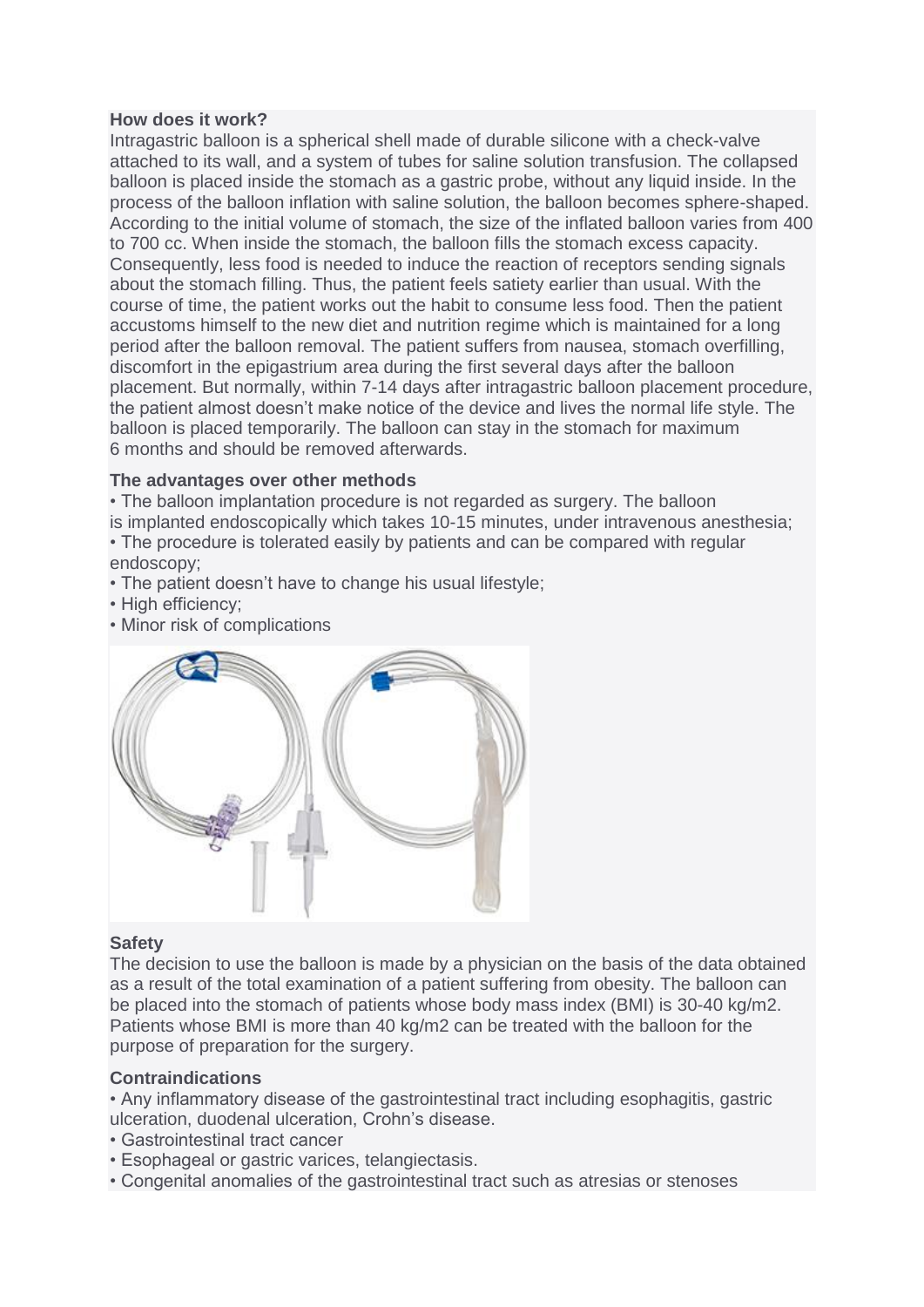- A stricture or diverticulum of the esophagus or pharynx
- Prior gastric or intestinal surgery
- A large hiatal hernia
- Psychological disorder, alcoholism or drug addiction

• Pregnancy or breast-feeding (if pregnancy is confirmed at any time during the course of balloon treatment, the device should be removed)

• Patients receiving aspirin, anti-inflammatory agents, anticoagulants or other gastric irritants

- Allergic reaction to silicone
- Any other medical condition which would not permit endoscopy

• It is not recommended to use the device for patients with low discipline unwilling to participate in an established diet and behavior modification program, with medical follow-up at least once every two weeks.



# **History**

The idea of the placement of a balloon into the stomach for the purpose of weight loss belongs to 2 doctors from Denmark — Ole Nieben and Henrik Harboe. The first endoscopically implanted intragastric balloon to get FDA (US Food and Drug Administration) approval was Garren-Edwards device. Garren-Edwards intragastric balloon was manufactured from polyurethane, air-filled, it had only 220 ml capacity, cylindrical shape and sharp edges. Because of the development of such complications as gastric erosion and ulceration, the damage of the stomach walls by the edges of the cylinder and generally low efficiency the production of the balloon was stopped by the company-manufacturer after 9 months since being started. In 1987 75 experts in the field of bariatric surgery and endoscopic obesity treatment gathered for an international conference in Florida, US. They worked out the so-called «requirements for the ideal intragastric balloon»:

• The balloon should be filled in stomach by liquid, not by air. Liquid-filled balloon intensifies the feeling of satiety.

• The opportunity to regulate the volume of liquid to fill the balloon in the stomach • Smooth surface.

• The availability of radiopaque marker so that the doctor could spot the position of the balloon in the digestive tract

• The intragastric balloon should be made of durable materials and exclude leakages. The closest analogue of the present device design is Bioenterics Gastric Balloon (BIB) produced by Inamed/Allergan Corporation (USA). Nevertheless, some devices available on the market have a number of disadvantages. First of all, the balloon material is hardly tolerated by some of the patients, up to complete rejection, i.e. the silicone compound used for the balloon production is not biocompatible enough. Secondly, the cases of the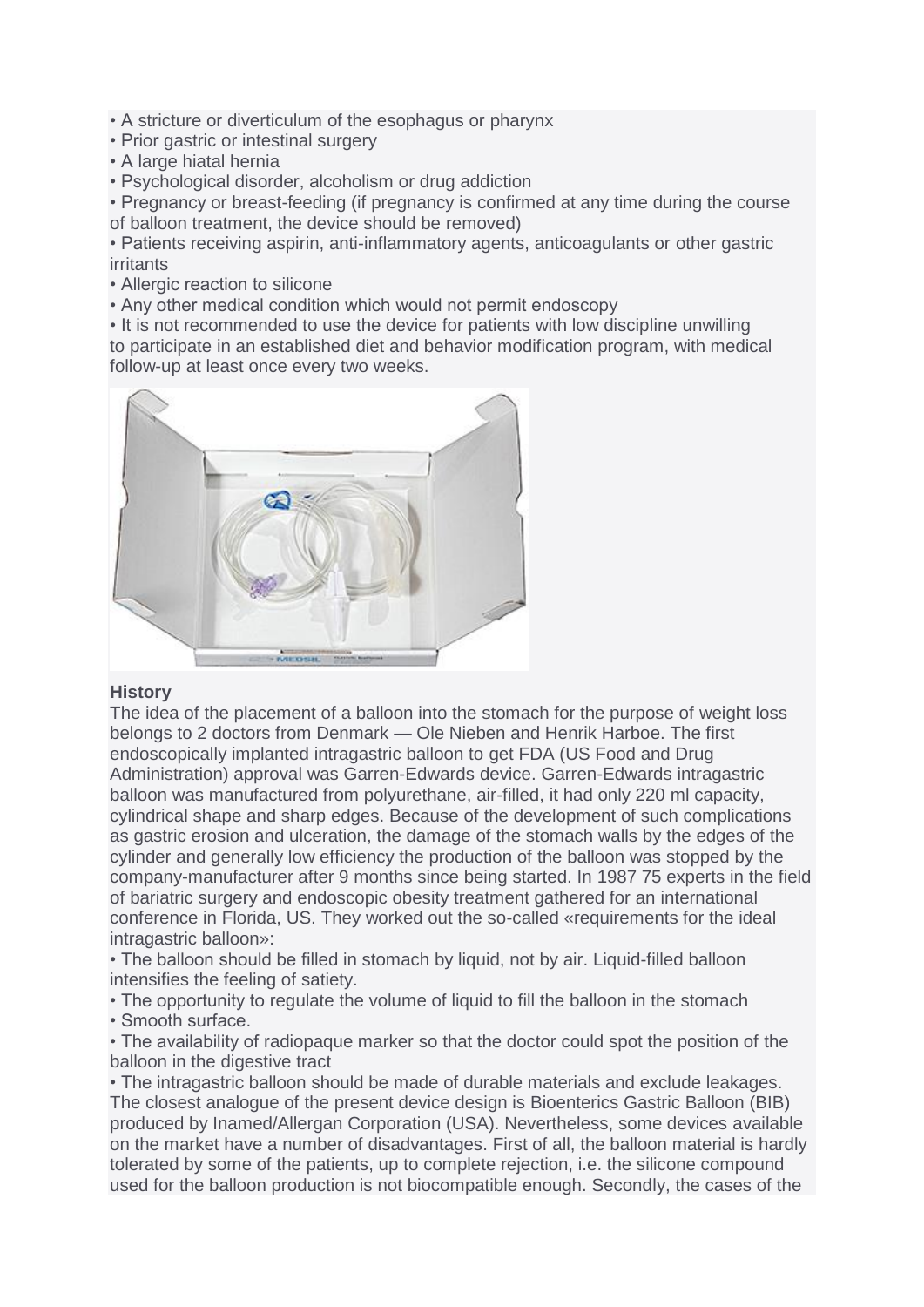balloon wall and the valve damage have been reported which resulted in the balloon deflation and subsequent removal.

Intragastric balloon has become a very popular method of obesity treatment in Russia due to its simplicity and accessibility. The first Russian studies on the balloon application were published in 2003. At the same period the R&D work on the silicone compound for gastric balloon manufacturing was started by CSC «MedSil» technologists. This compound was designed to overcome the disadvantages of the foreign devices material. Simultaneously, the design of the new generation valve was launched by the engineering department, because of the fact that the valves of intragastric balloons had low leakage resistance. As a result, a new type of two-stack valve was invented and patented. Unlike the existing analogues, it was highly reliable. In 2004 the first prototype models of the set were created, and in 2005 the set passed through the clinical trials successfully. The medical and technical features of the device produced by CSC «MedSil» are not inferior to the foreign analogues. More than that, the device excels them at biocompability of the silicone compound used and consequently is better tolerated by the patients. Besides, the price of the device is much lower comparing to the products of the competitors. These factors let the device occupy a considerable room in the Russian market of medical disposables, and in 2008 CSC «MedSil» started export sales of the product (Mexico and Latin America). Afterwards, the device was presented in the countries of the Middle East (Iran, Egypt, UAE, Saudi Arabia, Iraq, etc) and the European Union. Positive reviews of physicians and numerous orders were obtained.



# **Certification**

«MedSil» intragastric balloon has passed through the procedure of mandatory and voluntary GOST R certification. The device is approved for use throughout the territory of the Russian Federation and included in the National register of medical devices and equipment. The product has Registration certificate issued by the Federal Service for Supervision in the sphere of Health Care and Social Development of the Ministry of Health Care and Social Development of Russia. The company has adopted the Declaration of Conformity issued by an accredited certification authority — Certification agency for medical devices of polymeric materials and glass limited liability company «MEDPOLYMER-S».